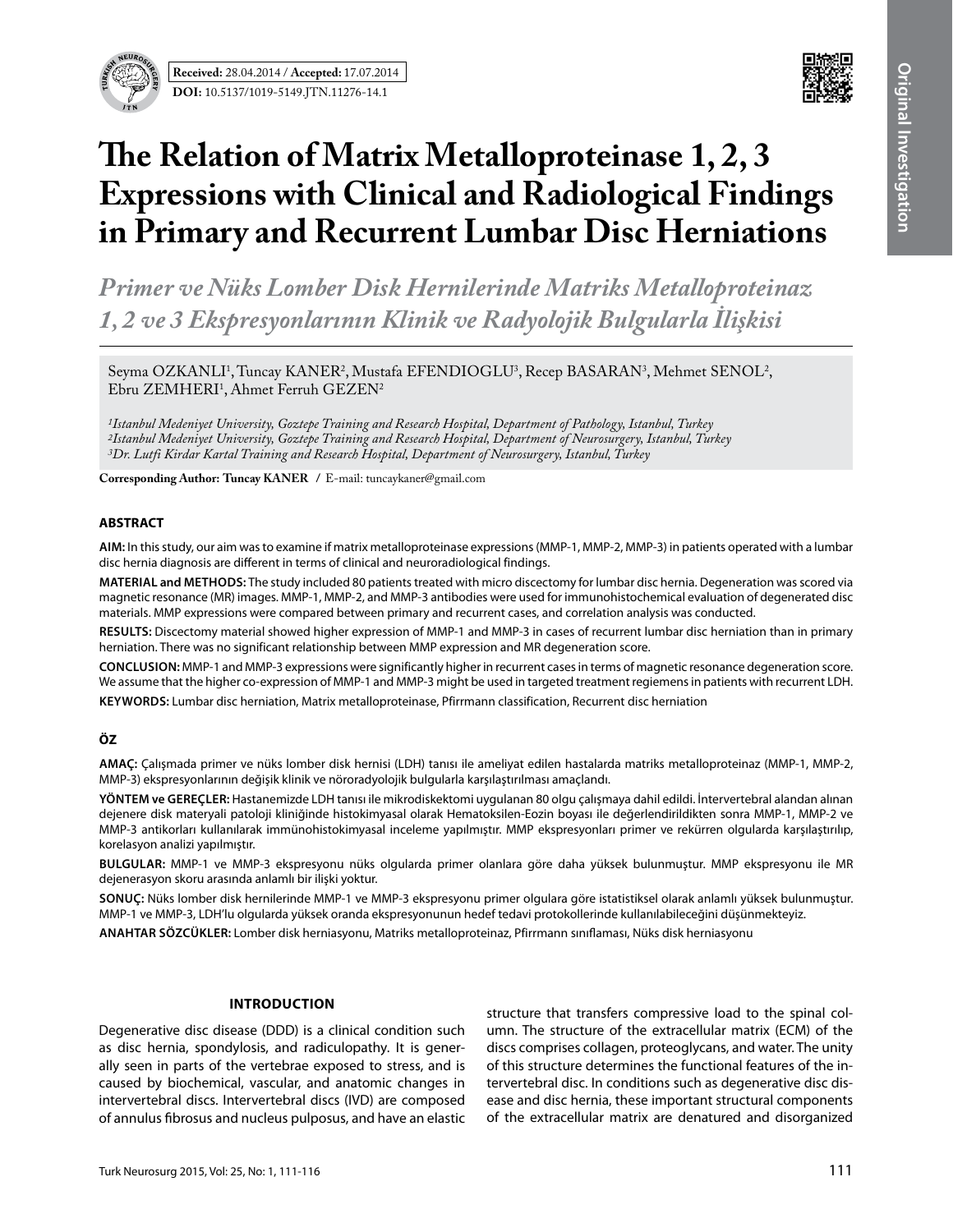(4, 14). During intervertebral disc degeneration, the balance between ECM synthesis and destruction is lost. Matrix metalloproteinases (MMPs) are zinc- and calcium-dependent endopeptidases that contribute substantially to this balance, helping restore connective tissue during physiological and pathologic stages (16). It was reported that MMPs are significantly important in IVD degeneration. MMP expression occurs in response to conditions such as mechanical stress and inflammation (23). As a result of the degeneration of biomechanical features of the intervertebral disc, acute and chronic pain occurs (5, 8). Cytokines such as TNF-a, IL-1a, and substance P and neurokinins are significantly important in the development of chronic lumbar pain and radicular pain (1, 3, 19, 20). These cytokines stimulate the synthesis of MMP-3 protease (12).

This study compared the clinical and neuroradiological findings with MMP-1, MMP-2, and MMP-3 expressions in patients operated for primary or recurrent lumbar disc herniation (LDH).

## **Material and Methods**

This retrospective study includes 80 patients who presented to the neurosurgery department with lumbar pain and/or leg pain, and who were treated with micro discectomy following diagnosis of lumbar disc herniation. The Istanbul Medeniyet University Goztepe Research and Training Hospital Ethics Committee approved this study (2014/0091).

Magnetic resonance imaging (MRI) was used to evaluate the extent disc of degeneration according to the five-level Pfirrmann grading system (15).

Degenerated material was removed from the herniated intervertebral disc by micro discectomy, and was evaluated both histochemically with hematoxylin-eosin staining, and immunohistochemically using MMP-1, MMP-2, and MMP-3 antibodies. Sections of 3 μm were taken from selected paraffin blocks that were previously coated with poly-L-lysine. Specimen slides were then deparaffinized with xylene for 10 min. Sections of 3 μm were taken from selected paraffin blocks and rehydrated. Hydrogen peroxide, phosphate buffered saline (PBS), and a nonspecific blocking reagent (Ultra V block: ScyTek Laboratories, USA) were applied as antigen retrieval solutions. Rabbit MMP-1, MMP-2, and MMP-3 antibodies (SPRING Biotechnology, Inc. Europe) were then localized at room temperature for approximately 90 min at dilutions of 1:200, 1:100, and 1:50 (MMP-1, MMP-2, MMP-3), respectively. After incubation with primary reagents, the slides were incubated with Ultra Tek anti-polyvalent biotinylated antibody (ScyTek Laboratories) as the secondary antibody for 15 min. After rehydration, Ultra Tek HRP (ScyTek Laboratories) was added to the specimens. After rehydration with PBS, the DAB chromogen system (DAB substrate kit, ScyTek Laboratories) was added to the specimens. Slides were counterstained with hematoxylin. Cytoplasmic staining was accepted as positive. The findings were evaluated via quantitative morphometric analysis.

The immunohistochemically-stained sections were examined using a light microscope (Olympus BX-51). The staining score each of the three antibodies was specified in percentages (%) by determining the number of positively-stained cells per 100 cells. Statistical analysis was performed using SPSS software (version 11) as follows: Student's t-test for normally distributed numeric variables; Mann–Whitney u-test for non-parametric comparison; chi-square test for categorical variables; and Pearson's correlation analysis using a significance level of p<0.05.

## **Findings**

The group comprised 47 (58.75%) male and 33 (41.25%) female patients. Average age was 51.1±12.7 (range 20–85) years. The complaint was present on the right side in 37 (46.3%) patients, on the left side in 39 (48.8%) patients and on both sides in 4 (5%) patients. Forty-three (53.8%) of the 80 cases were primary and 37 (46.3%) were recurrent. Deficits comprised loss of strength in extensor halluces in 16 (20%) cases, loss of strength in tibialis anterior in 8 (10%), and fecal incontinence in 2 (2.5%) patients (Table I).

Following assessment of MR images, one (1.3%) case was classified as grade 2, six (7.5%) as grade 3, forty-eight (60%) as grade 4, and twenty-one (26.3%) cases were classified as grade 5 (Figure 5). No MR scoring was performed in four cases. When all cases were assessed, the average MMP-1 (Figure 1) value was 50.0±22.4, average MMP-2 (Figure 2) value was 74.3±22.2, and average MMP-3 (Figure 3) value was 78.0±17.8. MR degeneration score and MMP value were similar in men and women; in addition, there was no significant difference between men and women in terms of any variables (p>0.05).

Comparison of primary and recurrent LDH patients showed no significant difference in terms of gender, operational direction, operational level, presence of deficit, MR degeneration score, age, or complaint duration (p>0.05). When primary and recurrent groups were compared, MMP expression was more apparent in recurrent cases, and the difference was significant



**Figure 1:** Positive cytoplasmic-nuclear staining with MMP-1in chondrocytes in nucleus pulposus (arrow) (H&Ex200).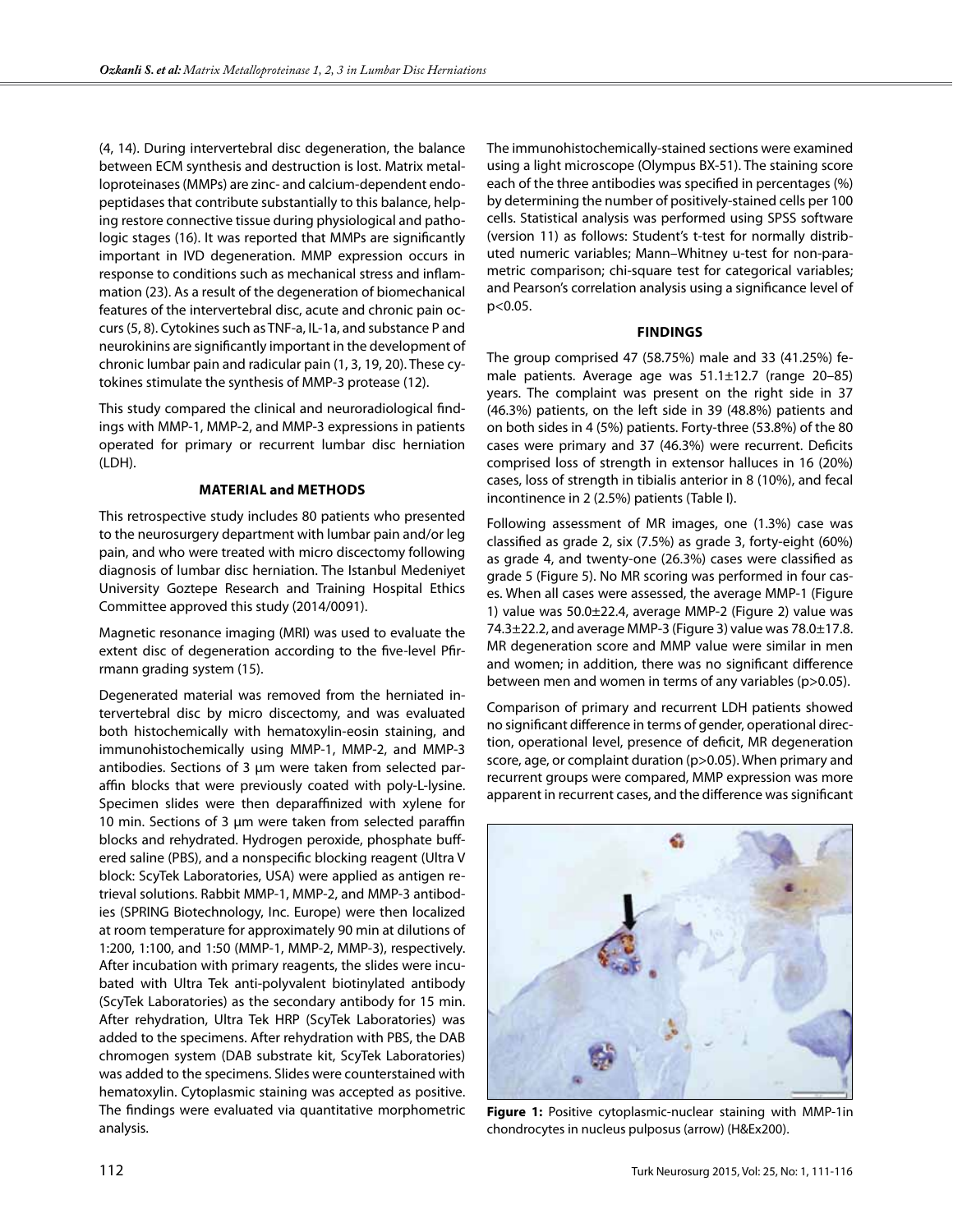for MMP-1 and MMP-3 values (Table II) (Figure 6). The MR degeneration score was similar in cases of primary and recurrent disc hernia (p=0.850).

The ≤40 group showed a stronger correlation between MMP-1 and age (r=0.754; p=0.002) and a significant correlation between MMP-2 and age (r=0.533; p=0.050) (Figure 4).

## **Discussion**

No correlation was found between complaint period and MR degeneration score and MMP values, or between magnetic resonance degeneration score and any of the three MMP values. There was a weak positive correlation between age and MMP-1 ( $r=221$ ,  $p=0.049$ ). Patients were grouped by age ( $\leq 40$ ; 41 to 60; >61) and the correlation analyses were repeated.

The intervertebral disc is an interface between two vertebrae, consisting of an outer annulus fibrosus and an inner nucleus pulposus. It functions as a (wall) tamp against the pressure induced by upper body weight, and contributes to the

| Table I: Patient Characteristics for Primary and Recurrent Groups |  |
|-------------------------------------------------------------------|--|
|-------------------------------------------------------------------|--|

|                          |                                          | <b>Primary</b>                                     | <b>Recurrent</b>                                  |
|--------------------------|------------------------------------------|----------------------------------------------------|---------------------------------------------------|
| Woman                    |                                          | 22 (51.2%)                                         | 11 (29.7%)                                        |
| Operational direction    | Right<br>Left                            | 18 (48.6%)<br>19 (51.4%)                           | 16 (45.7%)<br>19 (54.3%)                          |
| Operational level        | $L3-L4$<br>$L4-L5$<br>$L5-S1$            | 5 (11.9%)<br>21 (50.0%)<br>16 (38.1%)              | 1(2.7%)<br>28 (75.7%)<br>8 (21.6%)                |
| MR degeneration score    | Grade 2<br>Grade 3<br>Grade 4<br>Grade 5 | $\Omega$<br>$4(9.8\%)$<br>26 (63.4%)<br>11 (26.8%) | $1(2.9\%)$<br>2(5.7%)<br>22 (62.9%)<br>10 (28.6%) |
| Neurological Deficit     |                                          | 11 (29.7%)                                         | 15 (42.9%)                                        |
| Complaint period (month) |                                          | $21.8 \pm 46.6$                                    | $10.4 \pm 17.2$                                   |
| Age (year)               |                                          | $48.7 \pm 14.1$                                    | $53.8 \pm 10.4$                                   |

## **Table II:** MMP Levels in Primary and Recurrent Groups

|         | <b>Primary LDH</b><br>$n=43$ | <b>Recurrent LDH</b><br>$n=37$ |       |
|---------|------------------------------|--------------------------------|-------|
| MMP-1   | $50.9 \pm 23$                | $64.1 \pm 20.0$                | 0.007 |
| $MMP-2$ | $72.4 \pm 24.7$              | $76.5 \pm 19.1$                | 0.421 |
| MMP-3   | $72.2 \pm 16.1$              | $84.8 \pm 17.5$                | 0.001 |

*LDH: lumbar disc herniation, MMP: matrix metalloproteinase expressions.*



**Figure 2:** Chondrocytes positively stained with MMP-2 in nucleus pulposus (arrow) (H&E x200).



**Figure 3:** Positive cytoplasmic-nuclear staining with MMP-3 in chondrocytes in nucleus pulposus (arrow) (H&E x200).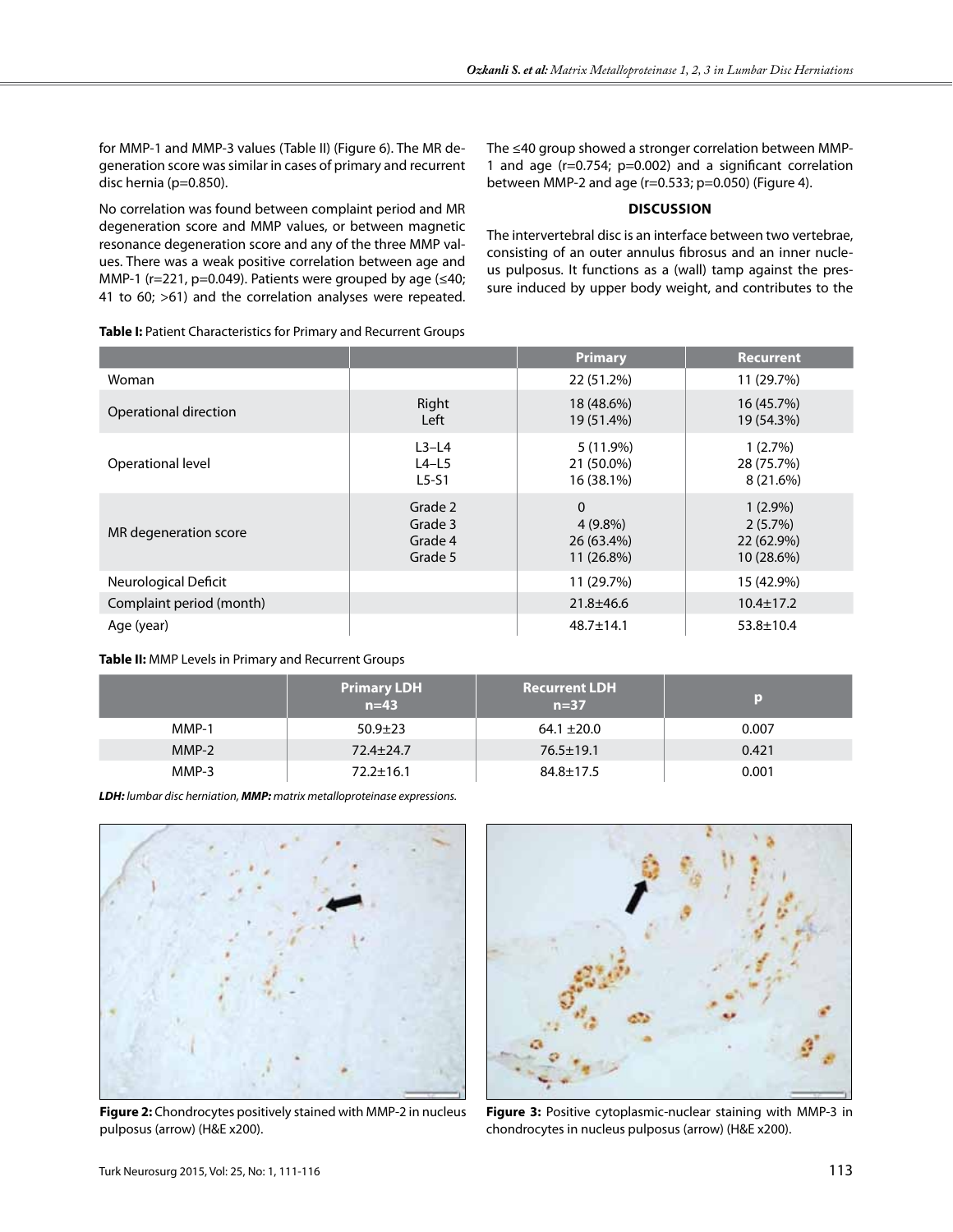





**Figure 5:** Distribution of cases according to the Pfirrmann classification.



**Figure 6:** MMP levels in primary and recurrent groups.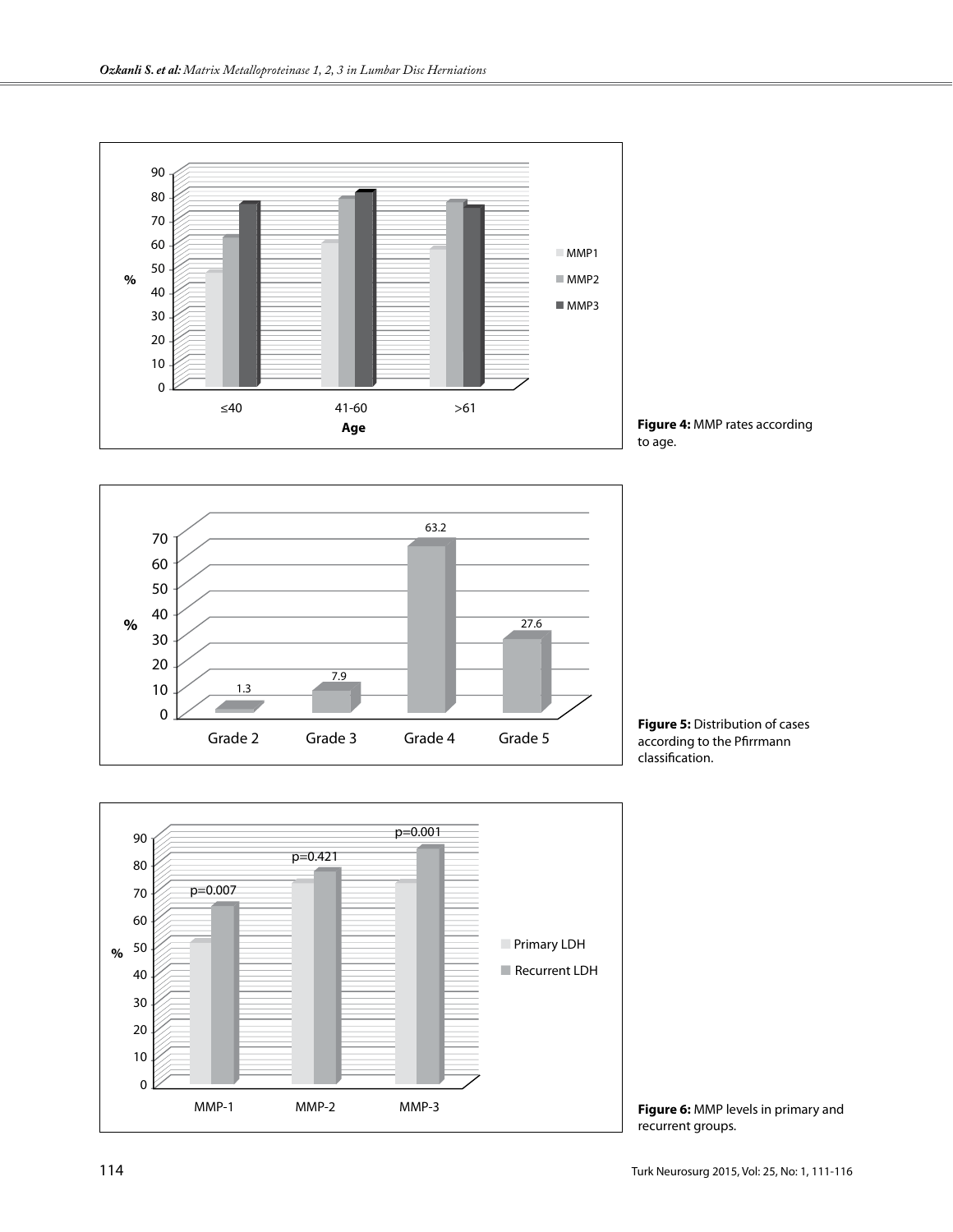mobility of the vertebral column. Lumbar disc herniation refers to protrusion from the annulus fibrosus by degeneration of the nucleus pulposus, and is an important cause of lumbar leg pain. Factors in the etiology of lumbar disc herniation include age, gender, profession, cigarette smoking, and exposure to vibration (23).

The most important factors in the etiology of disc degeneration are mechanical load and the biomechanical features of the vertebral column. Significant histopathological features of disc degeneration have been reported in many studies: destruction of the collagen mesh and replacement with hyaline collagen fibers, thereby leading to the development of fissures. Additionally, there is statistical evidence that proliferation of chondrocytes inside the disc, the occurrence of lacerations and fissures, and degeneration of the mucoid and granular matrix are related to aging and disc degeneration (13).

The intervertebral disc is mainly composed of type-2 collagen in the nucleus pulposus, whereas the annulus fibrosus is predominantly type-1 collagen. The structure of these collagens and their interaction has an important role in the mechanical function of the disc. These collagen molecules can only be destroyed by specific enzymes, especially by MMPs. MMPs are the main enzymes in the catabolism of collagen molecules (7, 21).

In a study of cadavers aged from 0 to 86, Weiler et al. reported that MMP-1,-2,-3, and -9 showed significant relationships with age and degeneration (21). Conversely, other studies found no correlation between age and MMP expression (7). In the present study, no significant correlation was found between age and the expression levels of either MMP-2 or MMP-3. There was a weak positive correlation between MMP-1 expression and age ( $r=0.221$ ,  $p=0.049$ ).

Recurrent lumbar disc herniation is defined as the onset of symptoms after a six-month pain-free period. Localization can be the same or opposite side as previous occurrences. Etiopathogenesis is attributed to ceasing of annulus during operation, insufficient nucleation of nucleus pulposus, or displacement of a free fragment. Recurrence of lumbar disc herniation was reported as between 3% and 18% (9, 10, 11). In the present study, 37 (46.3%) of the cases were presented with recurrent LDH. A review of the literature found no previous comparison between patients operated for primary or recurrent LDH in terms of MMP expression and clinical and radiological findings.

Compared with the primary LDH group, recurrent cases showed significantly higher expression of MMP-1 and MMP-3, whereas there was no significant difference in MMP-2 levels. MMP-1 and MMP-3 values are crucial for intervertebral disc status, and so the higher levels observed in recurrent cases indicate more advanced degeneration.

Our results show that primary and recurrent LDH patients were similar in terms of gender, operational direction, and operational level, existence of deficit, age, and complaint period. MR imaging is the most effective method in the clinical evaluation of intervertebral disc pathologies. T2-weighted MR images showed signal changes related to age and disc degeneration. We used the 5-level Pfirrmann grading system for classification of degeneration observed in MR images. Although degeneration was considered to be higher in recurrent cases, it was interesting that there was no significant inter-group difference in MR degeneration score. Canbay et al. reported that Pfirrmann classification and MR grading provided good non-invasive diagnosis, and emphasized that MR grade was significantly correlated with MMP-3 and histopathological changes. The same study reported no significant relationship between MMP-3 expression and age and symptom period (6).

Zigouris et al. reported a significant correlation between MR herniation grade and MMP-9 in patients aged under 30, but this correlation was not seen in patient groups aged 30–60 or those over 60 (24). A different lumbar disc herniation study by the same author reported a strong correlation between MMP-1 and MMP-3 expressions and the patients' age and herniation grade. In terms of pathogenesis of lumbar disc herniation, the same study reported that MMP-1 expression was higher than that of MMP-3 in the young group of patients (25).

In a controlled study of lumbar disc herniation by Wu et al., MMP-2 expression increased significantly with the progression of disc degeneration as evaluated by MR (22).

In the present study, there was no significant correlation between MR degeneration score and the three MMP values. Additionally, we did not find that complaint period was correlated with MR degeneration score or MMP values. Only MMP-1 showed a weak correlation with age. When the patients were grouped according to age ( $\leq 40$ , 41–60, and  $>61$ ), the  $\leq 40$ group showed a significant correlation between age and both MMP-1 (r=0.754; p=0.002) and MMP-2 (r=0.533; p=0.050).

In today's world, the control of MMP synthesis and activity is a popular way of DDD treatment because MMPs play a role in the development of IVD diseases as shown in previous studies (5, 8, 18, 23). Biologically active and significantly specific MMP inhibitors were produced in the laboratory and it was observed that they inhibited the destruction of cartilage on the animals in vitro (5, 14). In conclusion, our findings show that MMP-1 and MMP-3 expressions are higher in lumbar disc recurrence than primary hernia in the discectomy material, and that MMP-1 can be more important in disc degeneration pathogenesis among younger patients.

# **REFERENCES**

- 1. Ahn SH, Cho YW, Ahn MW, Jang SH, Sohn YK, Kim HS: mRNA expression of cytokines and chemokines in herniated lumbar intervertebral discs. Spine (Phila Pa 1976) 27: 911– 917, 2002
- 2. Antoniou J, Steffen T, Nelson F, Winterbottom N, Hollander AP, Poole RA, Aebi M, Alini M: The human lumbar intervertebral disc: Evidence for changes in the biosynthesis and denaturation of the extracellular matrix with growth, maturation, ageing, and degeneration. J Clin Invest 98(4): 996-1003, 1996